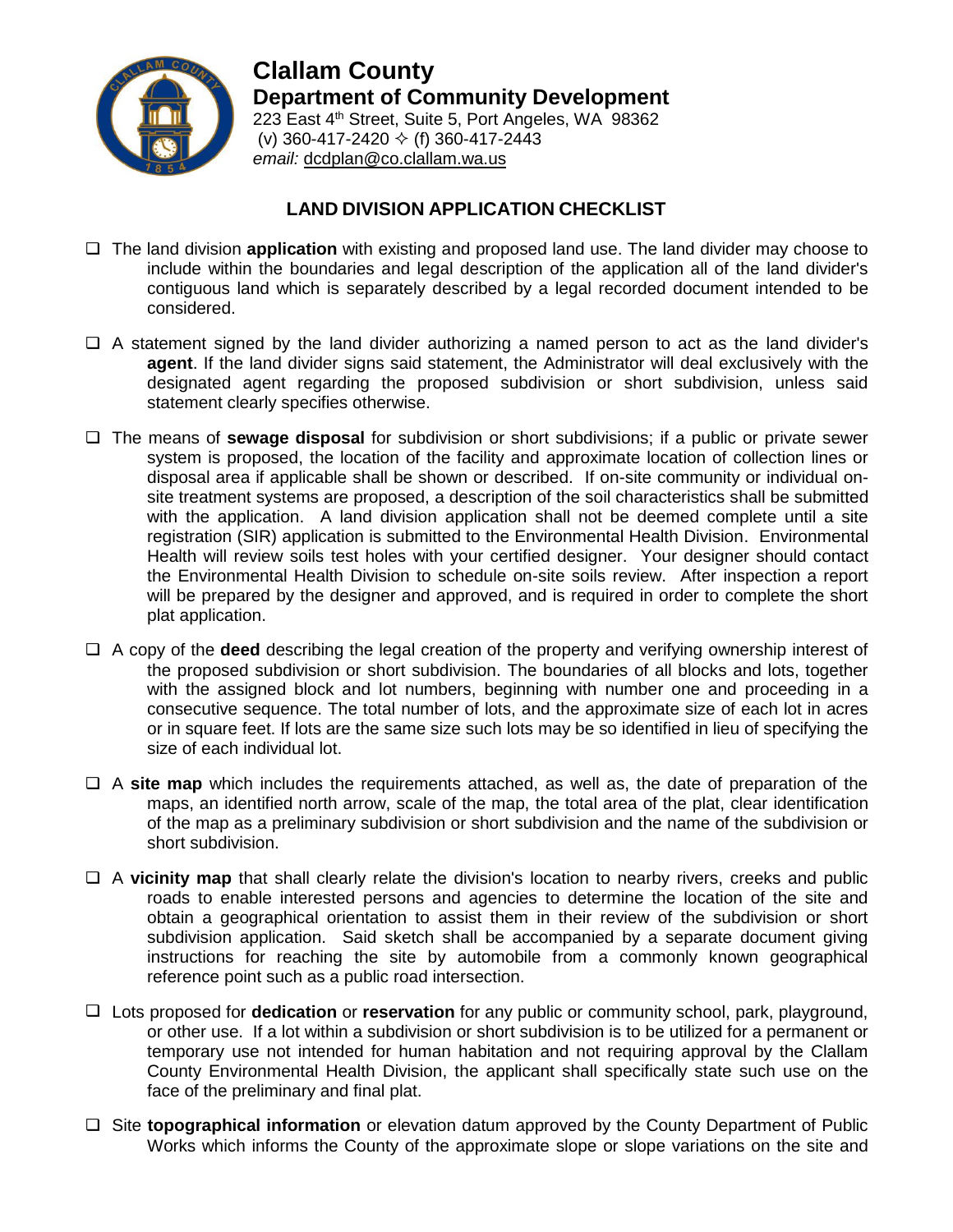

**Clallam County Department of Community Development** 223 East 4<sup>th</sup> Street, Suite 5, Port Angeles, WA 98362 (v) 360-417-2420  $\Diamond$  (f) 360-417-2443 *email:* [dcdplan@co.clallam.wa.us](mailto:cmckeown@co.clallam.wa.us)

showing the direction of surface drainage ways. If the average slope of the site is 10% or greater or substantial portions of the site are 10% or more in slope, additional topographical information such as but not limited to contour lines shall be provided by a certified professional to assist reviewing agencies to determine topographical conditions of the subject site.

- The location, width, names, and approximate grades of existing and proposed **streets, driveways and alleys** within and adjacent to the proposed subdivision or short subdivision. A description of the legal access to a public road if the subdivision or short subdivision does not front on a public road. Also the location, width, use or purpose of all existing or **proposed easements** within or adjacent to the subdivision or short subdivision.
- Approximate **location of critical areas**, including but not limited to geologically hazardous areas, wetlands, streams, open water, known and readily available locations of nesting and breeding locations of fish and wildlife (threatened, endangered or sensitive species), floodplains, and drainage ways.
- **Adjacent land uses**, shorelines and governmental jurisdictional boundaries adjoining or traversing the subdivision or short subdivision site.
- **Existing structures**, sewage disposal and water supply improvements, drainage facilities, electrical transmission utilities and irrigation improvements which are a matter of public record or are apparent during an on-site inspection.
- The **location of the proposed power, sewer and water** improvements and easements including irrigation right of ways required pursuant to RCW 58.17.310. For community water systems, water well locations and associated well setback areas shall be shown on the application.
- $\Box$  Mitigation for any new water use within the Dungeness Water Rule Area not served by a Group A water system. **Mitigation Determination must be received from the Water Exchange prior to application submittal.**
- Completed **Environmental Checklist** (ECL) and review fees as required by the State Environmental Policy Act (SEPA), RCW 43.21.C, if applicable.
- $\Box$  If a subdivision is to be developed in **phases**, the preliminary plat shall generally outline such phases. Such identification of phases shall not preclude the applicant from modifying the phases following preliminary subdivision or short subdivision approval pursuant to the procedures set forth in this chapter.
- In the case of **large lot land divisions** (LLS) improvements for access, power and phone may be completed prior to final approval **or** prior to issuance of any development permit provided that a note on the final plat and within the lot owner's association is required stating that no building permit shall be issued by Clallam County until such improvements are completed. By-laws for a lot owners association are required at the time of final plat approval.
- Associated review fees, which require **separate checks** to each County Department.
- $\Box$  At every stage of the permit application process, the burden of demonstrating that any proposed development is consistent with Clallam County Code, is upon the applicant.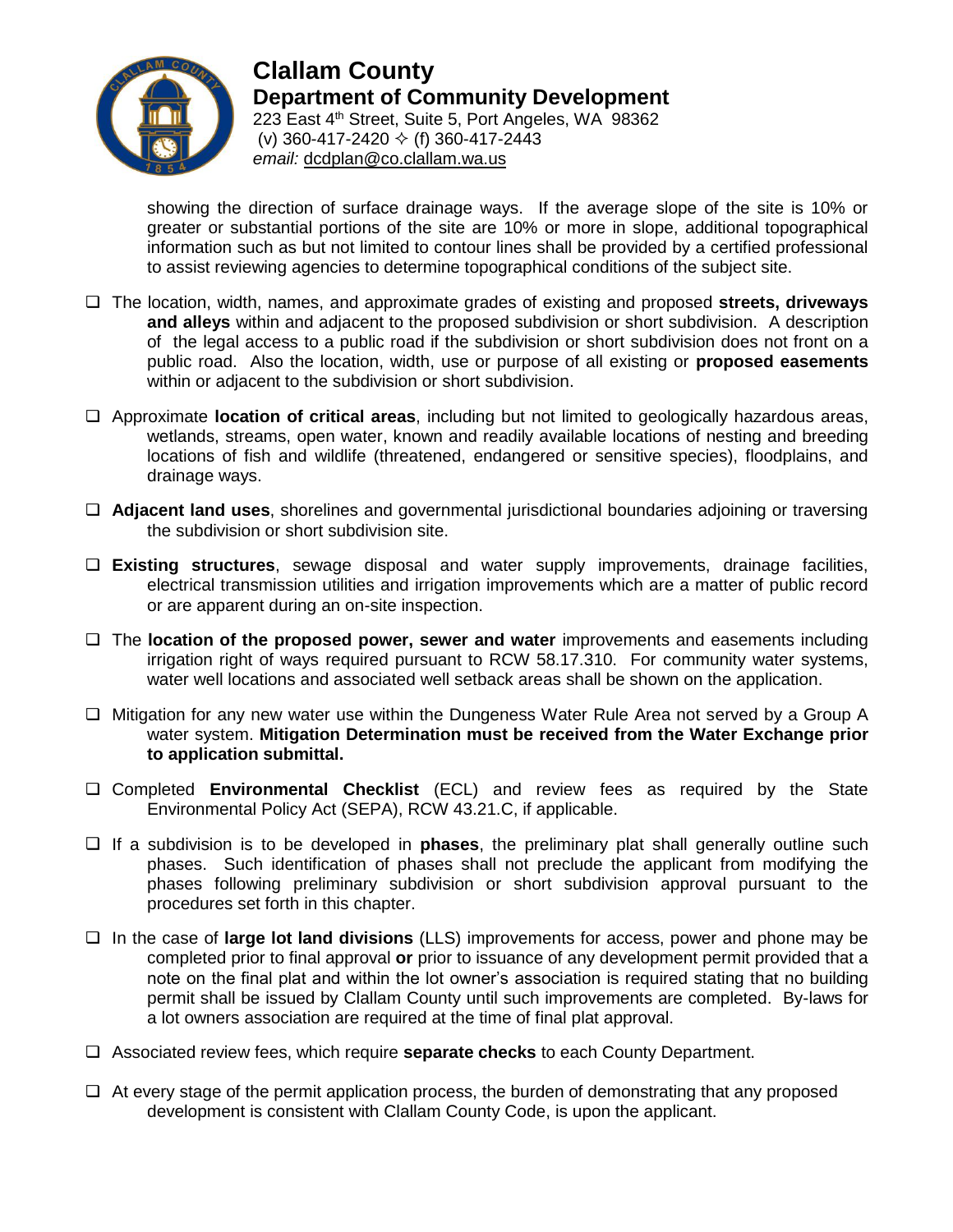

# **Clallam County Department of Community Development** 223 East 4<sup>th</sup> Street, Suite 5, Port Angeles, WA 98362

(v) 360-417-2420  $\div$  (f) 360-417-2443 *email:* [dcdplan@co.clallam.wa.us](mailto:cmckeown@co.clallam.wa.us)

| <b>LAND DIVISION APPLICATION</b>                                                                                                                                                                                                     |  |  |  |  |
|--------------------------------------------------------------------------------------------------------------------------------------------------------------------------------------------------------------------------------------|--|--|--|--|
| <b>APPLICANT INFORMATION</b>                                                                                                                                                                                                         |  |  |  |  |
| Name<br><u> 1989 - Johann John Stein, markin fizik eta idazleari (h. 1989).</u>                                                                                                                                                      |  |  |  |  |
|                                                                                                                                                                                                                                      |  |  |  |  |
| City                                                                                                                                                                                                                                 |  |  |  |  |
| Phone Number                                                                                                                                                                                                                         |  |  |  |  |
| AGENT INFORMATION (If applicable)                                                                                                                                                                                                    |  |  |  |  |
| I, 1. 2008 (agent) (applicant) do hereby authorize                                                                                                                                                                                   |  |  |  |  |
| to act on my behalf for this land division pursuant to Title 29, CCC.                                                                                                                                                                |  |  |  |  |
|                                                                                                                                                                                                                                      |  |  |  |  |
|                                                                                                                                                                                                                                      |  |  |  |  |
|                                                                                                                                                                                                                                      |  |  |  |  |
|                                                                                                                                                                                                                                      |  |  |  |  |
| PROJECT INFORMATION                                                                                                                                                                                                                  |  |  |  |  |
|                                                                                                                                                                                                                                      |  |  |  |  |
|                                                                                                                                                                                                                                      |  |  |  |  |
|                                                                                                                                                                                                                                      |  |  |  |  |
|                                                                                                                                                                                                                                      |  |  |  |  |
| Number of Lots Created _________________Proposed Access _________________________                                                                                                                                                    |  |  |  |  |
| Directions to site <u>example and the set of the set of the set of the set of the set of the set of the set of the set of the set of the set of the set of the set of the set of the set of the set of the set of the set of the</u> |  |  |  |  |
|                                                                                                                                                                                                                                      |  |  |  |  |
|                                                                                                                                                                                                                                      |  |  |  |  |
| If so, which water body or type?                                                                                                                                                                                                     |  |  |  |  |
| Is the property located within an Irrigation District? ____________Which one? ______________________                                                                                                                                 |  |  |  |  |
| Has the property been logged within the past six years? __________ Forest Practices Permit #________                                                                                                                                 |  |  |  |  |
|                                                                                                                                                                                                                                      |  |  |  |  |
| By making this application, you are hereby granting consent to the Clallam County Director of Community                                                                                                                              |  |  |  |  |

**Development and his/her designee to enter and inspect the property, structure(s) or geophysical feature related thereto which is the subject of this application, in order that the County may verify actual physical site issues, as well as compliance with proposed conditions or conditions imposed pursuant to the application. Unless otherwise further granted, the consent to enter established by this application is terminated upon the final** 

**action on the application or resulting permit. I certify, under penalty of perjury of the Laws of the State of Washington, that I am the owner or authorized agent\* of the property that is the subject of this application.**

| --<br>.<br>$\mathbf{v}$<br>ЛI<br>___ | Date | ----- | Puw |
|--------------------------------------|------|-------|-----|
|                                      |      |       |     |